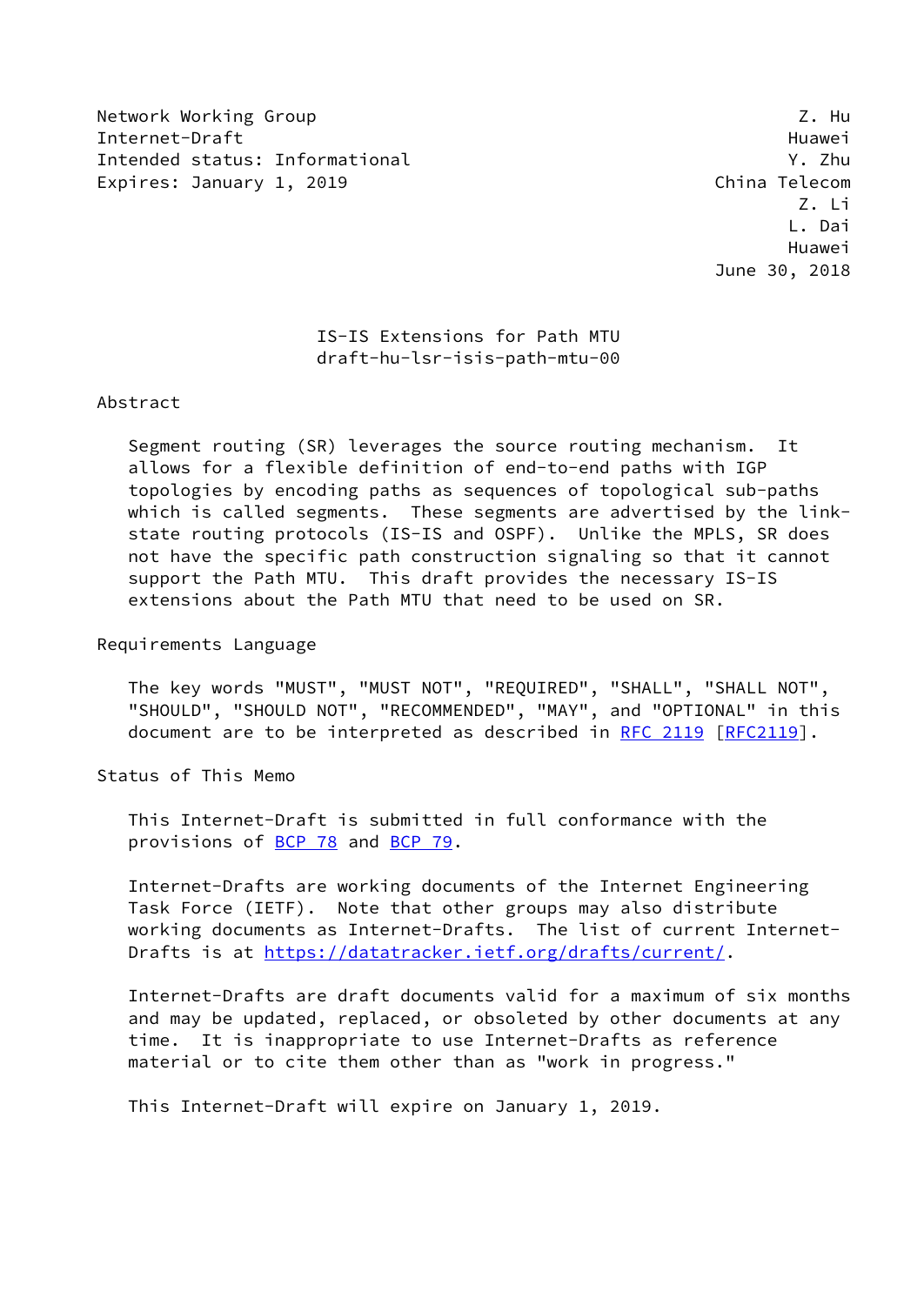<span id="page-1-1"></span>

| Internet-Draft | IS-IS Extensions for Path MTU |  |  |  | June 2018 |
|----------------|-------------------------------|--|--|--|-----------|
|----------------|-------------------------------|--|--|--|-----------|

#### Copyright Notice

 Copyright (c) 2018 IETF Trust and the persons identified as the document authors. All rights reserved.

This document is subject to **[BCP 78](https://datatracker.ietf.org/doc/pdf/bcp78)** and the IETF Trust's Legal Provisions Relating to IETF Documents [\(https://trustee.ietf.org/license-info](https://trustee.ietf.org/license-info)) in effect on the date of publication of this document. Please review these documents carefully, as they describe your rights and restrictions with respect to this document. Code Components extracted from this document must include Simplified BSD License text as described in Section 4.e of the Trust Legal Provisions and are provided without warranty as described in the Simplified BSD License.

## Table of Contents

### <span id="page-1-0"></span>[1](#page-1-0). Introduction

 Segment routing (SR) leverages the source routing mechanism. SR allows for a flexible definition of end-to-end paths within IGP topologies by encoding paths as sequences of toplogical sub-paths which is called segments. These segments are advertised by the link state routing protocols (IS-SI and OSPF). The SR architecture as well as the routing policy is proposed in

[\[I-D.ietf-spring-segment-routing](#page-5-1)] and

[\[I-D.filsfils-spring-segment-routing-policy\]](#page-4-5). Two types of segments are defined, Prefix segments and Adjacency segments. Prefix segments represent an ecmp-aware shortest-path to a prefix, as per the state of the IGP topology. Adjacency segments represent a hop over a specific adjacency between two nodes in the IGP. A prefix segment is typically a multi-hop path while an adjacency segment, in most of the cases, is a one-hop path. SR can compute the paths from end to end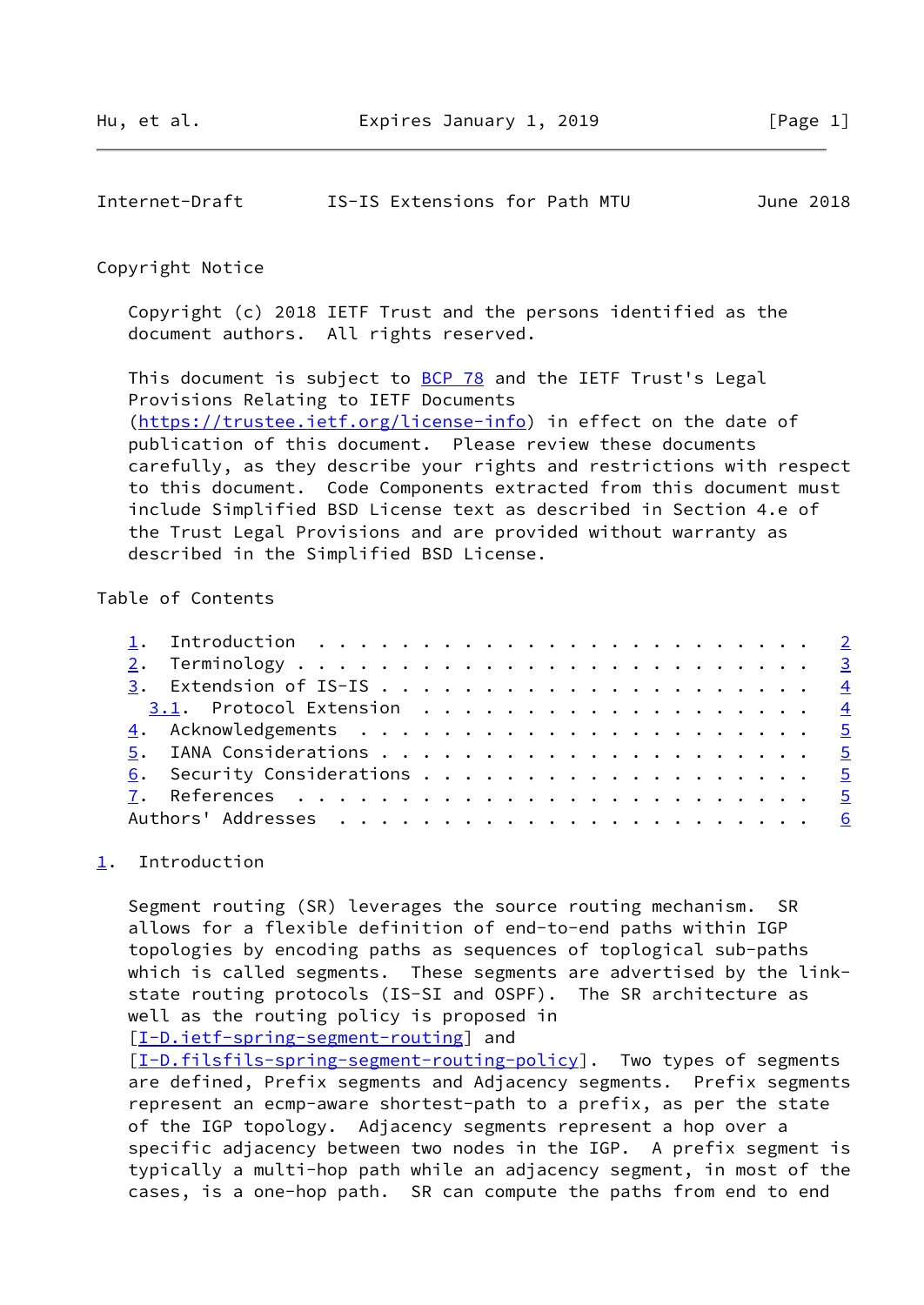and without requiring any LDP or RSVP-TE signaling. SR supports per flow explict routing while just maintaining per-flow state only at the source node.

Hu, et al. **Expires January 1, 2019** [Page 2]

<span id="page-2-1"></span>Internet-Draft IS-IS Extensions for Path MTU June 2018

 SR architecture supports the distributed scenario and the centralized scenario. In the distributed scenario, the segments are allocated and signaled by IGP or BGP and a node needs to compute the source routed policy. Some necessary IS-IS extensions for SR are proposed in [[I-D.ietf-isis-segment-routing-extensions\]](#page-5-2). In a centralized scenario, the SR controller decides which nodes need to steer which packets on which source-routed policies. However, in both conditions, the MTU is not included in the SR policy. As the SR may push more MPLS labels or SRv6 SIDs in the packet header, the packets are larger than the minimum MTU in the path compared to the traditional MPLS forwarding process. Unfortunately the paths do not provide the path MTU informaiton so that the path can not assure the packet size is less than the path MTU, which is the minimum link MTU of all the links in a path between a source node and a destination node. The definition of the path MTU is discussed in [RFC1981](https://datatracker.ietf.org/doc/pdf/rfc1981) [\[RFC1981](https://datatracker.ietf.org/doc/pdf/rfc1981)].

 This draft describes the necessary IS-IS extensions about the path MTU that need to be used on SR. A new TLV is introduced into the IS- IS protocol. With the IGP flooding process in the distributed scenario or transmission to the controller by BGP, the ingress nodes or the controllers compute the Path MTU for the SR policy.

<span id="page-2-0"></span>[2](#page-2-0). Terminology

 router: a node that forwards IP packets not explicitly addressed to itself.

interface: a node's attachment to a link.

 Segment: an instruction a node executes on the incoming packet. For example, froward packet according to shortest path to destination or a specific interface, etc..

SR Policy: an ordered list of segments.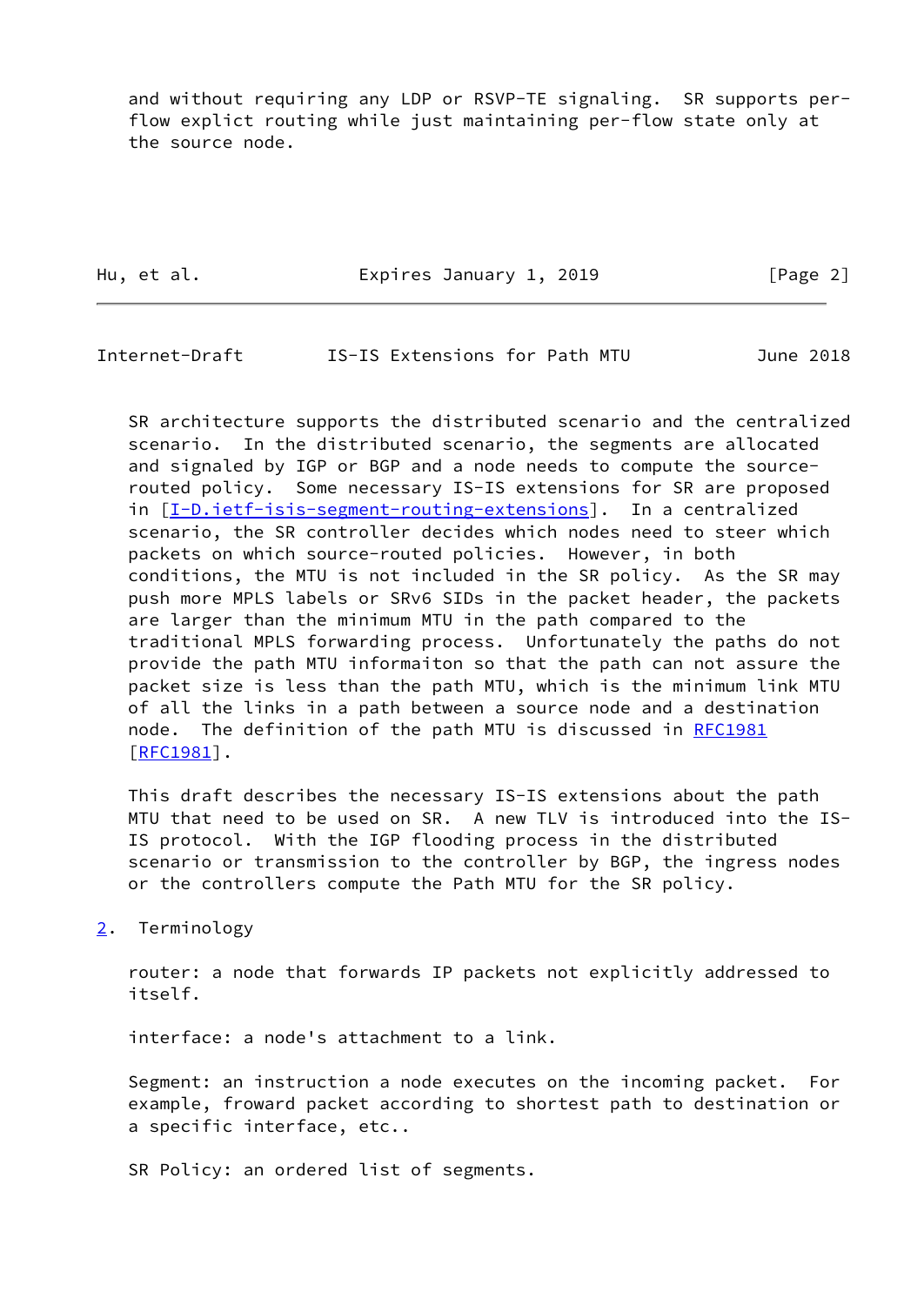MTU: Maximum Transmission Unit, the size in bytes of the largest IP packet, including the IP header and payload, that can be transmitted on a link or path.

 link MTU: the maximum transimission unit, i.e., maximum packet size in octets, that can be conveyed in one piece over a link.

 path: the set of links traversed by a packet between a source node and a destination node

 Path MTU: the minimum link MTU of all the links in a path between a source node and a destination node.

| Hu, et al. |  | Expires January 1, 2019 |  | [Page 3] |  |
|------------|--|-------------------------|--|----------|--|
|------------|--|-------------------------|--|----------|--|

<span id="page-3-1"></span>Internet-Draft IS-IS Extensions for Path MTU June 2018

<span id="page-3-0"></span>[3](#page-3-0). Extendsion of IS-IS

 This document describes an IS-IS extension to flood the router interface MTU to each node with the IGP domain. Then the controller or the original node collects all the link MTUs from the routers. After the SR path is calculated, packet may be lost if the packet size is larger than the minimum MTU along the path. So the original node can compute the minimum link MTU of all the links in the path. The source node can limit the packet size less than the path MTU.

<span id="page-3-2"></span>[3.1](#page-3-2). Protocol Extension

 A new TLV called link MTU TLV is defined to be included in the Router Information LSP. The LSP transmitted by an interface in a router MUST include the TLV. Each such TLV is encoded as shown in Figure 1.

Type: MTU, 1 byte

Length: # of octets in the value field (1bytes)

Value: the value is the MTU size of a link.

 0 0 0 1 2 3 4 5 6 7 8 9 0 1 2 3 4 5 6 7 +-+-+-+-+-+-+-+-+  $|$  Type = MTU  $|$  +-+-+-+-+-+-+-+-+ Length +-+-+-+-+-+-+-+-+-+-+-+-+-+-+-+-+-+-+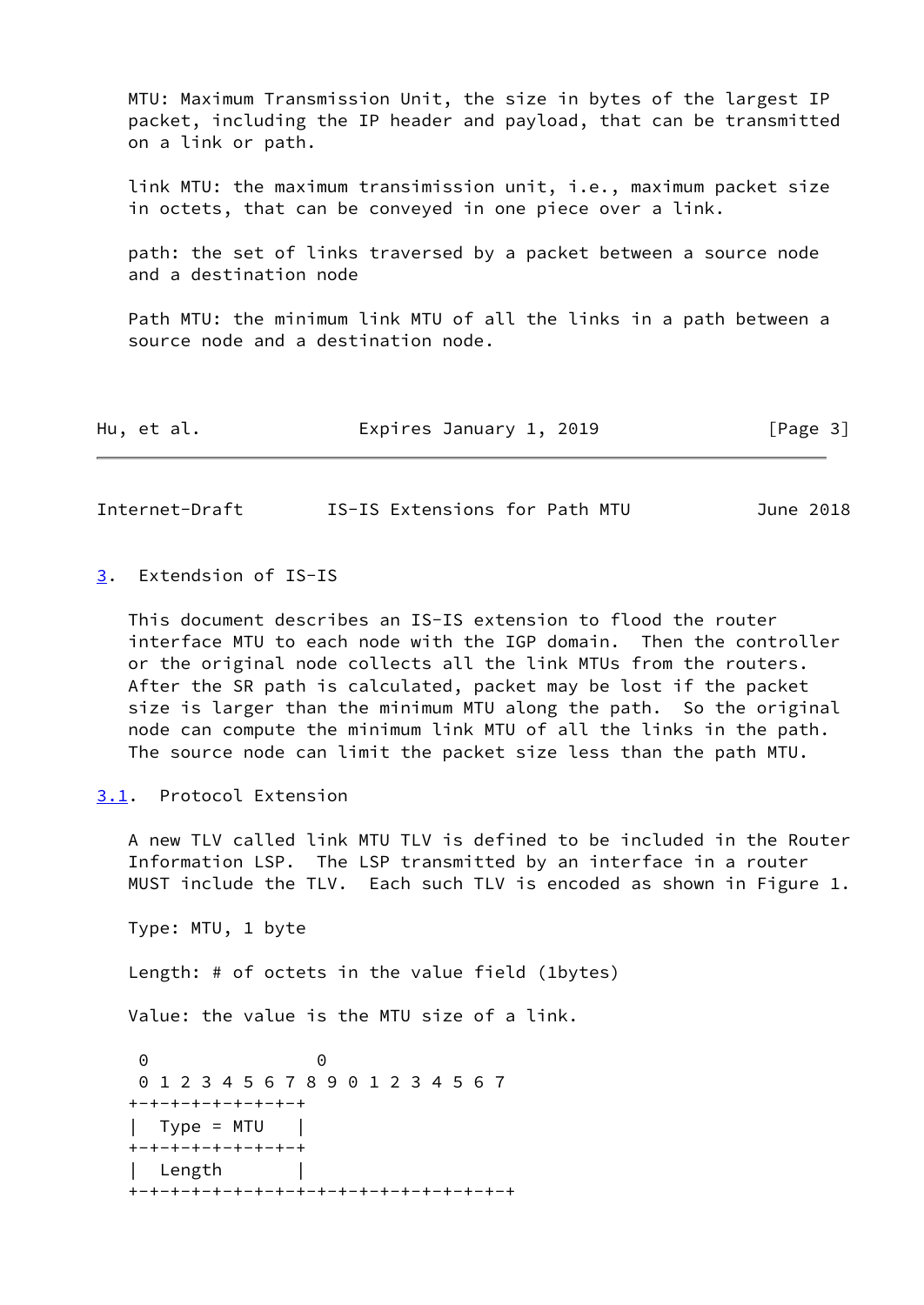| MTU size | +-+-+-+-+-+-+-+-+-+-+-+-+-+-+-+-+-+-+ Figure 1

The use and meaning of these fields are as follows:

 Type - A single octet encoding the TLV type. Here the type is 1 octet.

 Length - One octet encoding the length in octet of the TLV. This field identifies the length of the value part.

 MTU size - This field identifies the size of the router interfaces. Two octets encoding the MTU size of the TLV.

 This document defines a single MTU TLV, the codepoints need to be determined by the IANA.

| Hu, et al. | Expires January 1, 2019 | [Page 4] |
|------------|-------------------------|----------|
|            |                         |          |

<span id="page-4-1"></span>Internet-Draft IS-IS Extensions for Path MTU June 2018

#### <span id="page-4-0"></span>[4](#page-4-0). Acknowledgements

TBD.

<span id="page-4-2"></span>[5](#page-4-2). IANA Considerations

 This document requests that IANA allocate from the IS-IS TLV Codepoints Registry a new TLV.

<span id="page-4-3"></span>[6](#page-4-3). Security Considerations

 This extension to IS-IS does not change the underlying security issues iherent in the existing IGP.

<span id="page-4-4"></span>[7](#page-4-4). References

<span id="page-4-5"></span> [I-D.filsfils-spring-segment-routing-policy] Filsfils, C., Sivabalan, S., Hegde, S., daniel.voyer@bell.ca, d., Lin, S., bogdanov@google.com, b., Krol, P., Horneffer, M., Steinberg, D., Decraene, B., Litkowski, S., Mattes, P., Ali, Z., Talaulikar, K., Liste, J., Clad, F., and K. Raza, "Segment Routing Policy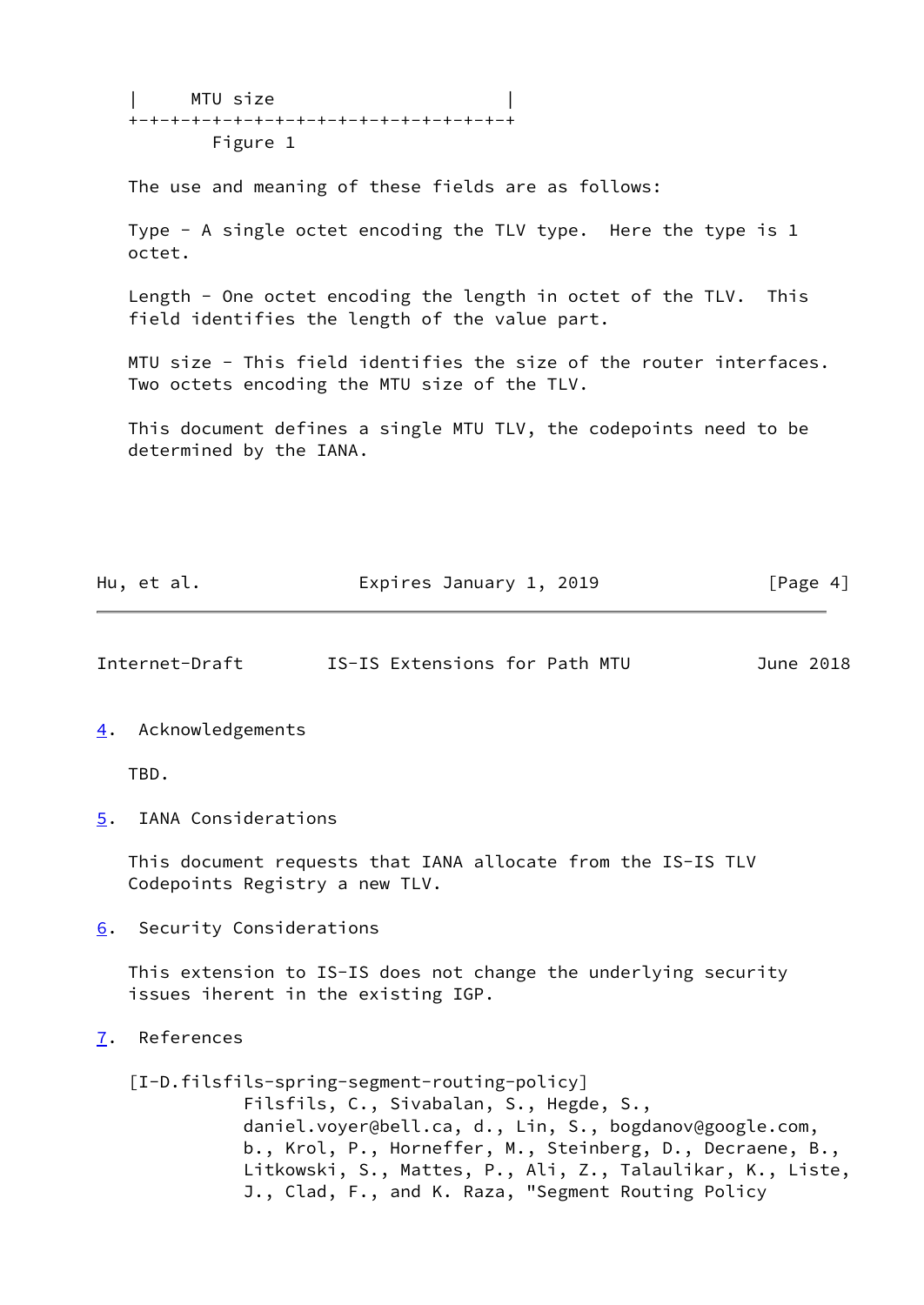Architecture", [draft-filsfils-spring-segment-routing](https://datatracker.ietf.org/doc/pdf/draft-filsfils-spring-segment-routing-policy-06) [policy-06](https://datatracker.ietf.org/doc/pdf/draft-filsfils-spring-segment-routing-policy-06) (work in progress), May 2018.

<span id="page-5-2"></span>[I-D.ietf-isis-segment-routing-extensions]

 Previdi, S., Ginsberg, L., Filsfils, C., Bashandy, A., Gredler, H., Litkowski, S., Decraene, B., and J. Tantsura, "IS-IS Extensions for Segment Routing", [draft-ietf-isis](https://datatracker.ietf.org/doc/pdf/draft-ietf-isis-segment-routing-extensions-18) [segment-routing-extensions-18](https://datatracker.ietf.org/doc/pdf/draft-ietf-isis-segment-routing-extensions-18) (work in progress), June 2018.

- <span id="page-5-1"></span> [I-D.ietf-spring-segment-routing] Filsfils, C., Previdi, S., Ginsberg, L., Decraene, B., Litkowski, S., and R. Shakir, "Segment Routing Architecture", [draft-ietf-spring-segment-routing-15](https://datatracker.ietf.org/doc/pdf/draft-ietf-spring-segment-routing-15) (work in progress), January 2018.
- [RFC1981] McCann, J., Deering, S., and J. Mogul, "Path MTU Discovery for IP version 6", [RFC 1981](https://datatracker.ietf.org/doc/pdf/rfc1981), DOI 10.17487/RFC1981, August 1996, [<https://www.rfc-editor.org/info/rfc1981](https://www.rfc-editor.org/info/rfc1981)>.
- [RFC2119] Bradner, S., "Key words for use in RFCs to Indicate Requirement Levels", [BCP 14](https://datatracker.ietf.org/doc/pdf/bcp14), [RFC 2119](https://datatracker.ietf.org/doc/pdf/rfc2119), DOI 10.17487/RFC2119, March 1997, <[https://www.rfc-editor.org/info/rfc2119>](https://www.rfc-editor.org/info/rfc2119).

| Expires January 1, 2019<br>[Page 5]<br>Hu, et al. |  |
|---------------------------------------------------|--|
|---------------------------------------------------|--|

<span id="page-5-0"></span>Internet-Draft IS-IS Extensions for Path MTU June 2018

Authors' Addresses

 Zhibo Hu Huawei Huawei Bld., No.156 Beiqing Rd. Beijing 100095 China

Email: huzhibo@huawei.com

 Yongqing Zhu China Telecom 109, West Zhongshan Rd. Guangzhou 510000